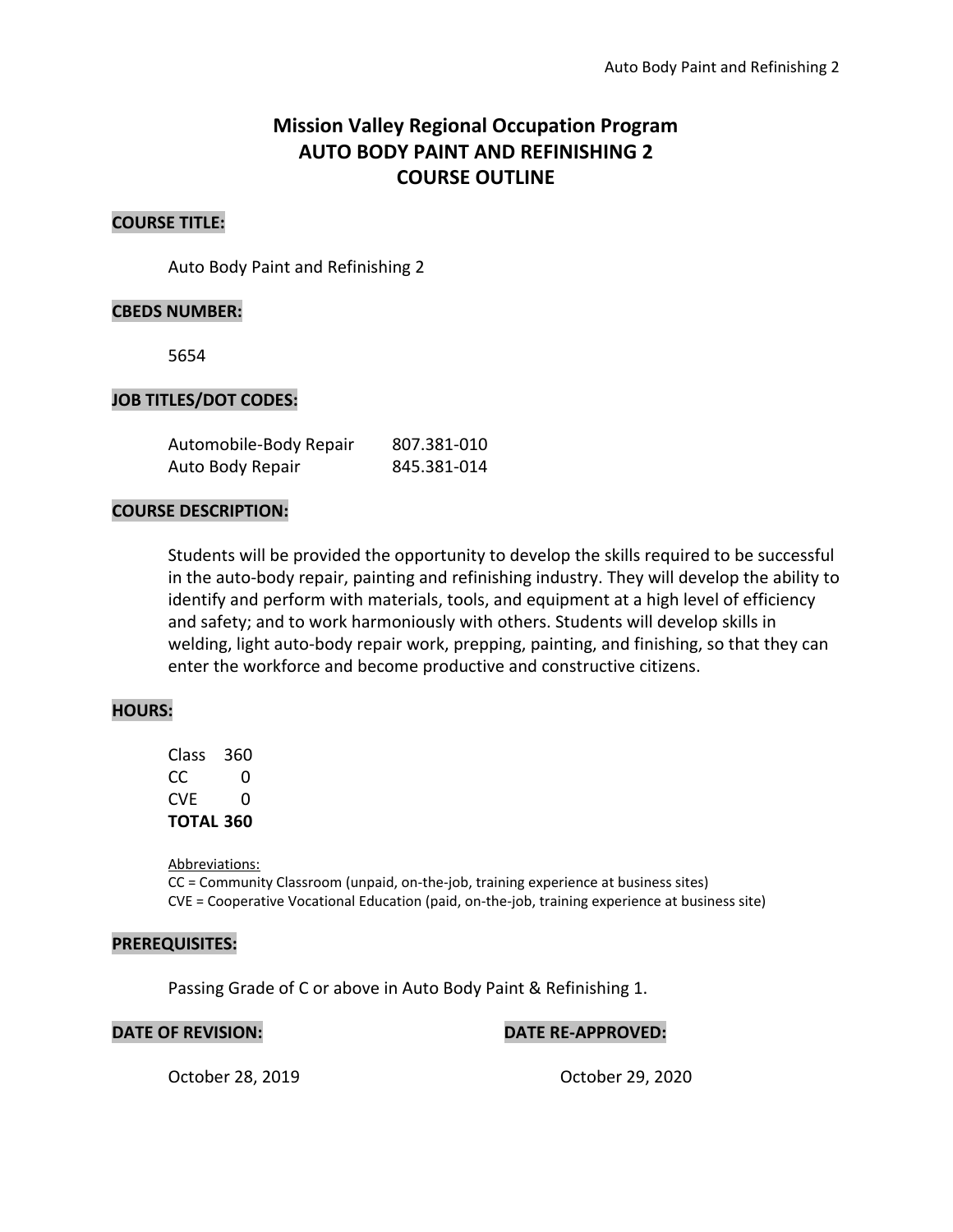# I. **Career Preparation Standards**

(Necessary skills for any occupation – MVROP ESLR #1)

# **WORKPLACE BASIC SKILLS AND BEHAVIORS** *(Hours integrated throughout)*

- a. Apply skills learned in class
- b. Analyze information and make decisions
- c. Communicate verbally and in writing
- d. Work independently and as a team member in a diverse workplace
- e. Work reliably, responsibly, and ethically

# II. **Career Technical Skills**

(Occupational competencies – MVROP ESLR #2)

# **a. Estimating Jobs** *(10 hours)*

- i. Perform assessment of damages
- ii. Estimate straightening time
- iii. Estimate paint time
- iv. Determine cost of materials
- v. Demonstrate and understand how to look up parts in a manual
- vi. Pass test

# **b. Business Functions** *(20 hours)*

- i. Demonstrate an awareness of how a business operates
- ii. Recognize the functions of industry: management, operations, personnel, finance, distribution, and services

# **c. Straightening & Alignment of Sheet Metal** *(120 hours)*

- i. Perform roughing-out metal
- ii. Perform aligning sheet metal
- iii. Understand stress and strain
- iv. Perform hammering-out dents
- v. Perform stud gun use
- vi. Understand shrinking metal
- vii. Perform grinding sheet metal
- viii. Perform filing sheet metal
- ix. Understand R & R and R & I of body panels
- x. Pass safety test

# **d. Sheet-Molded Compounds & Other Plastics** *(35 hours)*

- i. Describe sheet-molded compounds
- ii. Describe usage on automobiles
- iii. Demonstrate use of ABS & other plastics
- iv. Explain identification of type

## **COURSE OUTLINE:** *HOURS:*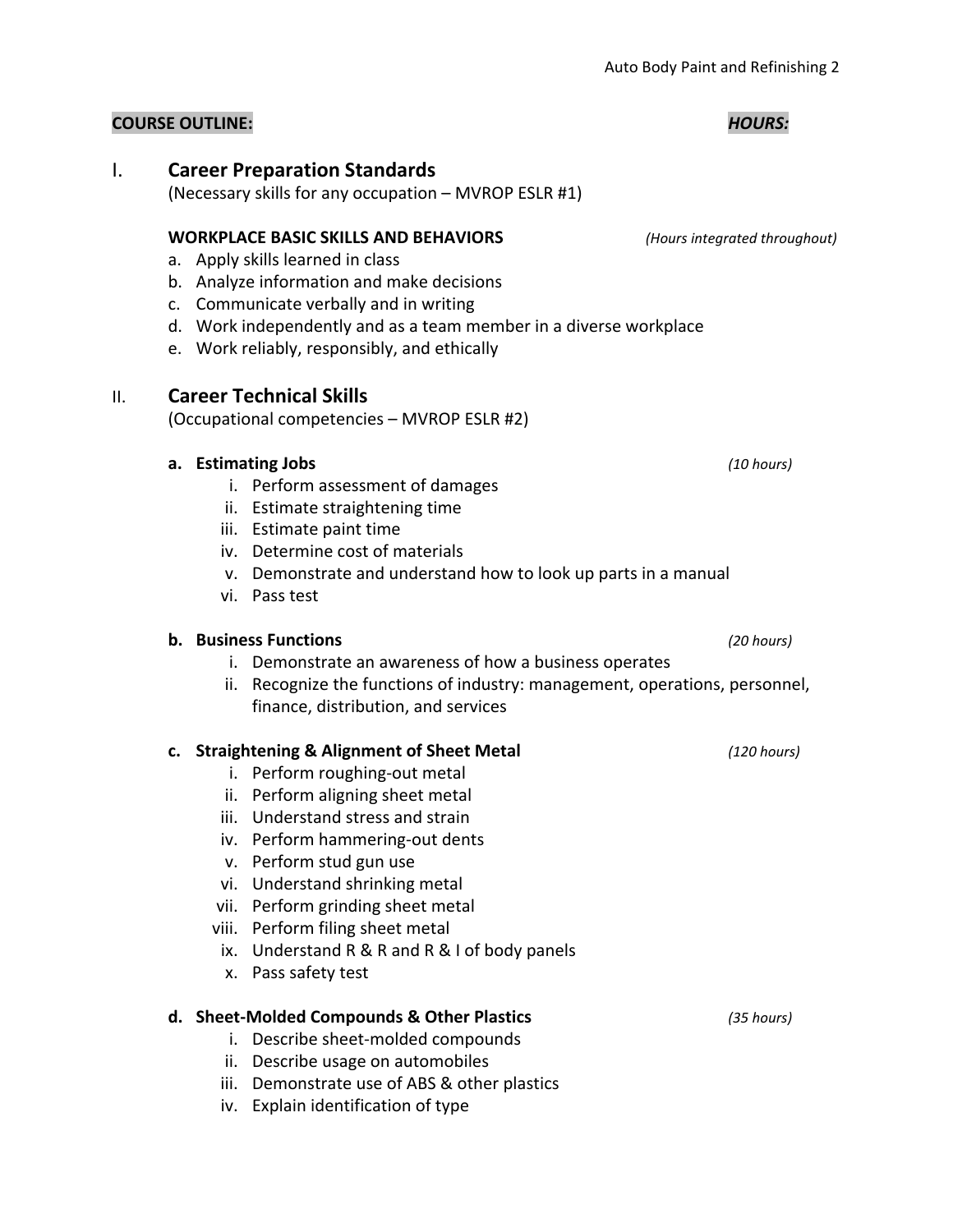- v. Perform repair of SMC & other plastics
- vi. Perform prep for paint
- vii. Pass safety test

## **e. Welding** *(45 hours)*

- i. Perform welding safety practices including precautions for electronic components
- ii. Demonstrate MIG use, spot, and stitch
- iii. Pass safety test

## **f. Refinishing** *(130 hours)*

- i. Explain H.V.L.P. spray equipment
- ii. Demonstrate preparation for paint
- iii. Understand identification of different types of paint
- iv. Understand V.O.C. review
- v. Understand mixing procedures for paint
- vi. Demonstrate matching colors
- vii. Demonstrate spot painting procedures
- viii. Demonstrate a complete paint job
- ix. Demonstrate two-stage painting
- x. Demonstrate color sanding & polishing
- xi. Pass safety test

## III. **Career Path Strategies**

(Strategic planning for a career – MVROP ESLR #3)

#### **JOB EMPLOYMENT SKILLS** *(Hours Integrated throughout)*

- a. Develop a plan to achieve career goals
- b. Use effective job search strategies
- c. Demonstrate an awareness of the importance of lifelong learning

## *TOTAL COURSE APPROVED HOURS = 360*

## **ADDITIONAL ITEMS:**

- a. **Articulation:** This course is not articulated with a college.
- b. **UC/CSU A-G Eligibility:** This course does not meet the UC/CSU A-G requirements.

## c. **Instructional Strategies:**

- Lecture
- Group Discussion
- Projects
- Hands-on Practice
- Demonstration